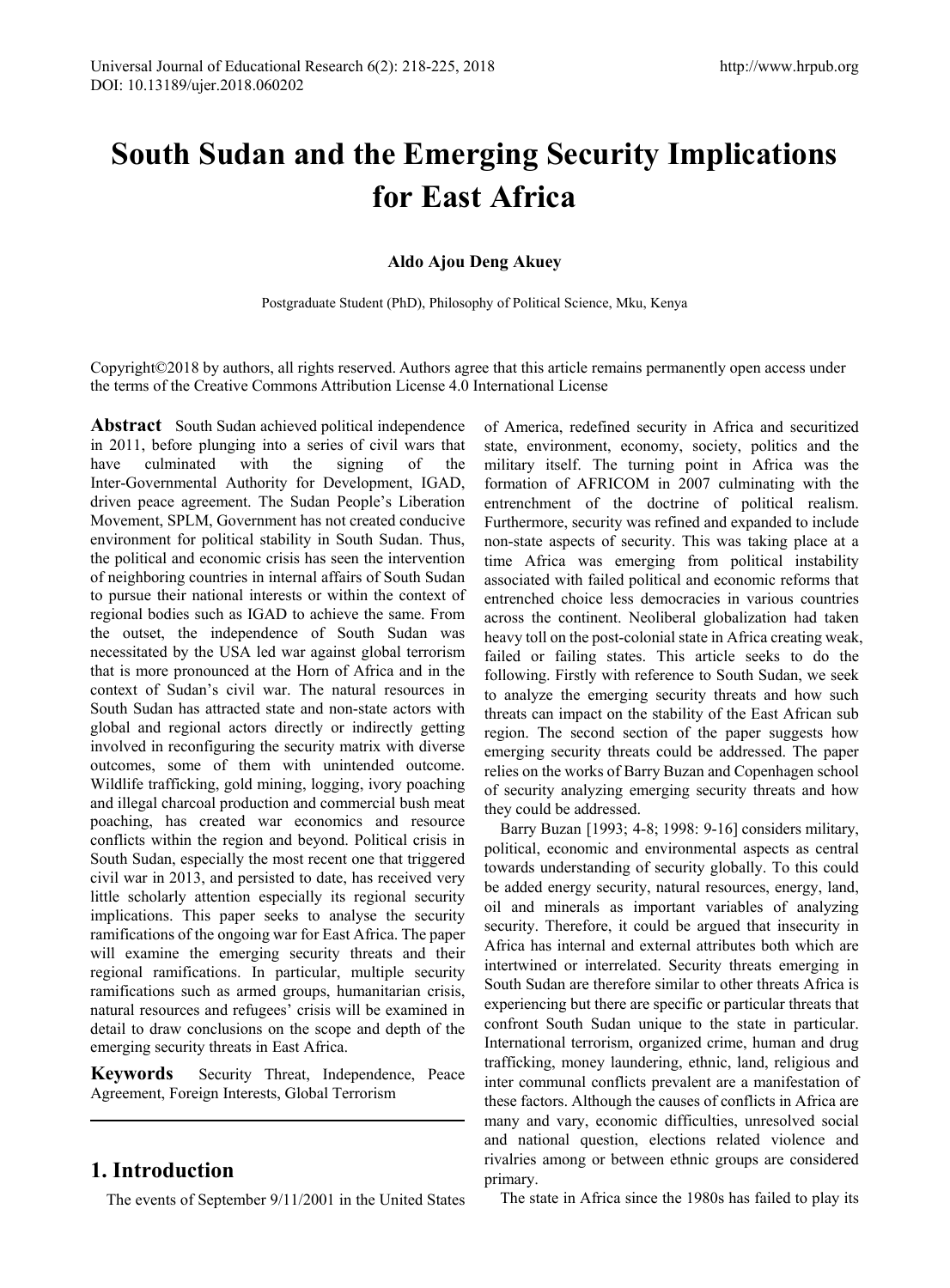traditional role due to the burden placed on it by the first generation structural adjustment programs. Whereas there has been some recovery, sustained social development and strong state in Africa is yet to take root. Indeed, the status quo emphasized by the western countries through stability or through western military presence in Africa directly or through proxies. There has been an increased terrorist

attack, massacres, ethnic cleansing and even declaration of state of emergencies for the incumbents to stay or extent their rule in Africa. Cumulatively, these factors can be attributed to proliferation of weak or failed states in Africa. Internally, threats beneath and beyond have been central in highlighting some of the threats notable over the last few years.

Environmental Crimes Change Face of Sub-Saharan Africa report 7th October, 2015

#### **Environmental Crimes & Migration Patterns in Africa**

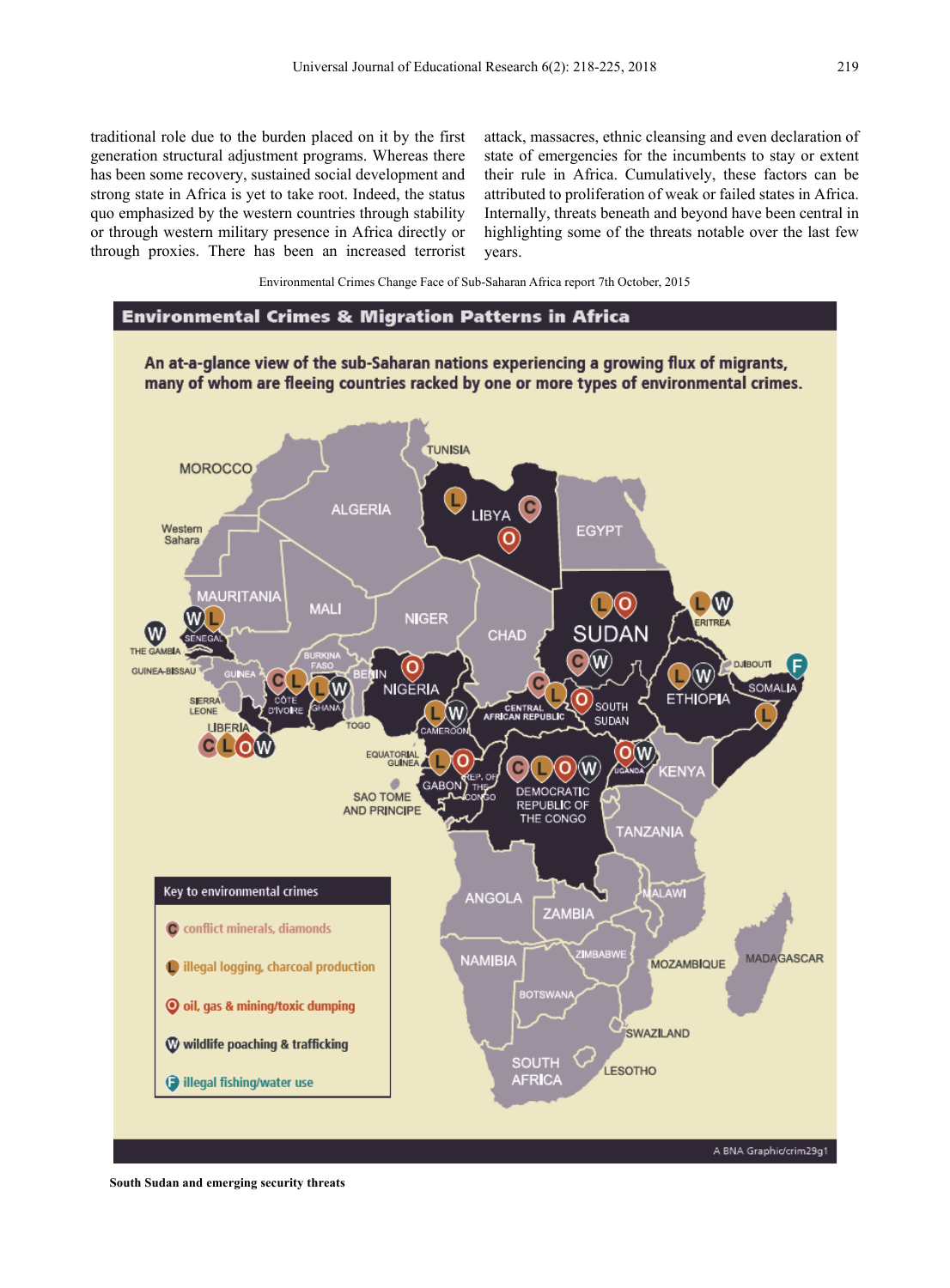South Sudan became independent in 2011 after years of armed struggle and civil war. Like elsewhere in post-colonial Africa, there was great sense of optimism and hope for better lives. On the contrary, the country went back to civil war a year after the independence triggering new waves of civil wars and threats before fresh wars erupted. Since December 2013, South Sudan has not experienced political stability rather moved from one crisis to another [Mamdani, 2016:6-9; De waal, 2014:7-13]. Thus, South Sudan has all the hallmarks of a failed state. The emerging security threats that South Sudan faces is a reflection of its geography, cultural diversity and political history as one unified and tied with that of the Republic of Sudan.

The state in South Sudan is weak and underdeveloped to the extent that it cannot undertake its Westphalia functions and roles. In 2011, the state inherited lack of governing structures and institutions together with political and social glue that could hold the country together. The legacy of the war and ethnic manipulation by the political elites saw inter communal conflicts across the country. Khartoum regime used divide and rule tactics, setting one ethnic group against the other or pastoral communities against others with the result that communities were polarized and politically marginalized especially those who did not support the armed liberation struggle by the Sudan People's Liberation Movement[De Waal, 2014:7-12; Bereketeab, 2014:89-92]. Put differently, the task of state and nation building was to start from the scratch without any corresponding structures and initiatives. From history therefore, the most serious security threats are internal driven by weak or failed states inability to ensure security to all the citizens and their properties [Magnus, 2017:41-43]. Due to the nature and history of South Sudan, there have been so many militias operating independently of the state and occasionally challenging and contesting state power through the disgruntled politicians and former generals in the military. South Sudan government has so many ungoverned spaces and militias to the extent that the government has no legitimate security agencies that guarantee security hence proliferation of small and light weapons together with ungoverned spaces within.

The military in South Sudan permeates all aspects of people's lives, as it's the key political actor. The Sudan People's Liberation Movement, SPLM, government did not make a transition from a liberation movement and government to a civilian regime with proper and functional state organs of governance. The military dominates politics with civilian structures overlooked or nonexistence [De waal, 2014; Mamdani, 2016:11-16]. In other words, the state lacks legitimate civilian structures of governance. State institutions such as the judiciary, bureaucracy and security agencies rarely function or at best adhoc and dysfunctional. Nonexistent institutions of governance has created avenue for informal economy and rent seeking in South Sudan. To be sure, rampant or ubiquitous corruption

is a result of weak or failed state.

Within the SPLM, power struggle and failure to meet people's expectations has caused elite rifts that have led to civil wars such as the sustained wars that started in December 2013. The power struggle that have assumed ethnic dimensions and caused serious insecurity within have securitized other sectors such as natural resources, environment, energy and transnational crime as criminal organized gangs engage in trade across the national borders with established groups with political motivations over war economy[Magnus, 2017; Muriithi, 2014:32-40; Obala, 2012:11-15]. Ungoverned spaces between South Sudan and its neighbors especially the border regions along Democratic Republic of Congo, Central African Republic, Sudan, Ethiopia and Uganda, have internationalized the conflict and instability as a result of resource based pull factors. The war economy associated with poaching of animals such as elephants, tiang, giraffe, chimpanzee, antelopes have attracted poaching and commercial trafficking of wildlife by the military, other armed groups and civilians as well. Wildlife and natural resources have fuelled corruption and armed conflicts across South Sudan [Theisen and others, 2017: 41-43]. Other illegal activities that pause insecurity in South Sudan are gold mining, illegal logging and charcoal production. International individuals in collaboration carry out these activities with locals, including members of security organs and other armed groups operating without South Sudan. Non-timber products such as wild coffee, gum acacia and shea also contribute to war along the savannah and equatorial forests (Collier, 2015:18-21). The Mbororo for example have moved freely along the DRC, Central Africa, Sudan and South Sudan borders, engaging in both legal and illegal trade from proceeds of poaching and natural resources exploitation.

Economic interests among the front line states such as Kenya, Uganda, Ethiopia, and Sudan have internationalized the conflict as evident by the post 2013 political conflicts and interventions both militarily and diplomatically by these actors through Inter Governmental Authority for Development, IGAD, or individual states to end the war or support respective agencies. Kenya for example, has invested in banking, construction, insurance, aviation, and hospitality, wholesale, transportation, and information and communication technology and retail trade. As from 2012 Kenya's exports to South Sudan accounted for 10.2% of total exports to Common Markets for Eastern and Southern Africa (COMESA) (KBS, Economic survey, 2013) and forth-largest export destination in COMESA. Furthermore, Kenya and Uganda have established and committed to undertake major infrastructure projects together such as the LAPSSET to link and open up the northern development corridor with railway, road, airports and resort cities in Isiolo, Lamu and Turkana counties (Muriithi, 2014:12-21). The war and political instability in South Sudan has the real effect of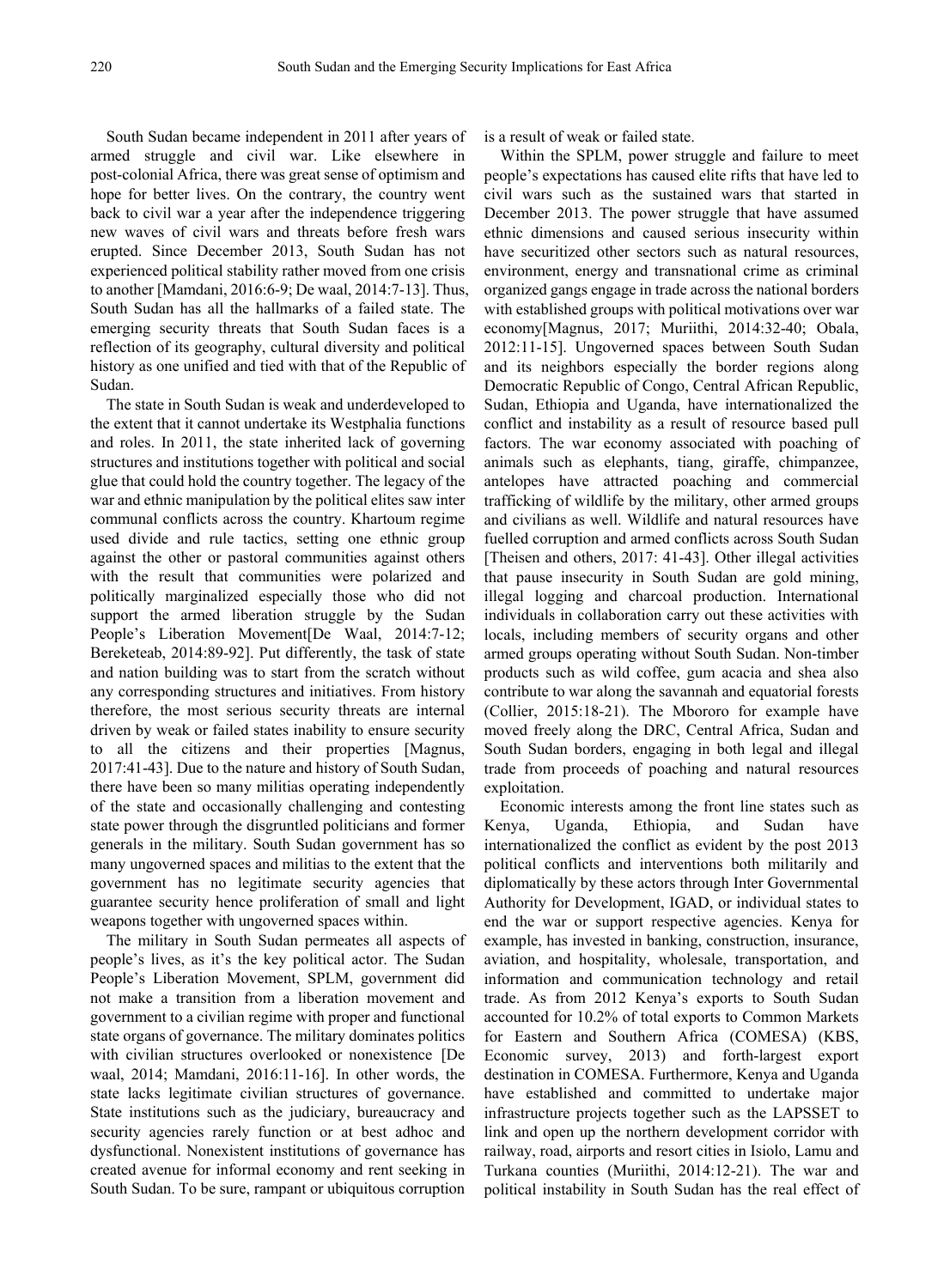delaying or reversing these huge infrastructure projects in both countries with adverse consequences on regional and continental developmental blue print.

Uganda's interests in South Sudan are both economic and security and its intervention in Juba to protect national installations and Juba Airport, explains the significance of the two variables and security implications post 2013 South Sudan crises and war thereafter. Uganda regards South Sudan as a critical trading partner in goods and services [Obala, 2012; Irin, 2014:1]. The role of Lord's Resistance Army operating along Central African Republic, DRC and Sudan, has a destabilizing effect, as the lawless South Sudan would provide them with safe grounds to regroup. Most importantly are the large numbers of refugees potentially viewed as source of insecurity? President Museveni of Uganda offered strong military and diplomatic support to SPLM/SPLA after the end of the cold war and established personal friendship with the SPLM leader, DR. John Garang de Mabior, to protect Uganda's national interest and South Sudan's security threats to its national interests. A very complex security and threats emerge from geopolitical and security matrixes across East African front line states. The fact that they do not often read from the same scripts regionalizes and internationalizes the conflict in South Sudan making it difficult to resolve [Knopf, 2016:9-11].

Extreme economic underdevelopment, predatory governance and rent seeking by state agencies especially the military, has led to lawlessness and disorder to the extent that the center cannot guarantee minimum security to the civilians. Criminal networks more often than not take advantage of insecurity and have established regional criminal networks engaged in cattle trade, money laundering, fraud, selling of counter felt goods. The net effect has been chronic insecurity at community level. Militia activities together with army defections have complicated security sector rendering it unstable and unpredictable [Enough project, 2015:6-11; Magnus, 2017; Irin, 2014:7]. A cattle raiding for commercial purposes are fairly common among communities and creates inter-ethnic raids and cross border raids in Kenya and Ethiopia. The practice is evident among all pastoral communities and proliferation of small arms and light weapons reinforces the practice. Cross border criminal networks, drugs, poaching, fraud, stolen oil are a major and emerging threats to national and international security

The legacy of war, economic free fall and underdevelopment, Rampant or ubiquitous corruption, inflation and serious economic crises have weakened the state and taken away the little legitimacy that might have been left and the ability of the state to offer social services. Nicolaissen [2015:36-51] observes that trade among frontline states has declined drastically since 2013 as compared to the period 2005-2008 when regional trade boomed. The war has seen significant fall due to shortage of hard currency and inflation.

Zenebe [2015] argues that internal factors are the biggest challenge to survival. Furthermore, he notes that the post-colonial state lacks the capacity to respond to basic needs of the public such as economic prosperity, security and welfare. As most of the states are multiethnic, national integration, than exclusion and marginalization are equally necessary through the reconfiguration and democratization of the state to reduce conflicts. There are known weak political, economic and social dislocations of the African state attributed to state failures and non-performance of key state institutions. This in many cases calls for state dismemberment and different manner of state political engineering. The internal factors that Zabene makes reference to be attributed to five key factors- colonial legacy, internal political decay and foreign economic dependency. Of course there are trickle-down effects on every variable with devastating outcome and generally accepted as important units of analyzing conflicts in Africa [Wimmer, 2013:6-9; Matelits, 2014:7-8; Dagne, 2011:5-7].

The Republic of South Sudan faces a devastating security challenges associated with the war, unresolved border demarcations, nomads and citizens' movements and arms conflicts with Sudan. Internally, poor infrastructure and general underdevelopment, misuse of natural resources and inter communal conflicts in the Greater upper Nile region are part and parcel of the security breakdown. Arms conflicts have occasionally erupted depending on the local and regional power matrixes with the result that many people are killed and many more internally displaced [Dagne, 2011; ICG, 2015; Obasanjo, 2015; Knopf, 2016]. The number of internally displaced persons in South Sudan is estimated in millions. Security implications of such a big number of displaced persons is that, most of them are dependent on the international community for humanitarian assistance and protection, others flee the country by crossing national borders for save heavens and livelihood as refugees. Such persons could not get involved in any productive work as a result of their personal insecurity. For example, the war between Sudan People's Liberation Army/In Opposition, SPLA IO led by Dr. Riek Machar on one hand, and the Sudan People's Liberation Army, SPLA, National arms forces on the other, in Juba on 7-8 July 2016, highlights the plight of the internally displaced persons during and after the war and speaks volumes in security gaps and lapses (Collier and Bannon, 2015; Collier, 2013). With the highest numbers of internally displaced persons and refugees outside the country posing a security risk similar to Rwanda before 1994 genocide (AU report, 2015)

Olusagen Obasanjo [2014:4-13; Knopf, 2016:5-11] argues that there are political, social and economic triggers of war in Africa. Politically, he observes that state building processes such as power struggle by the elites, unconstitutional change of government, and poor governance in general are political triggers of conflict in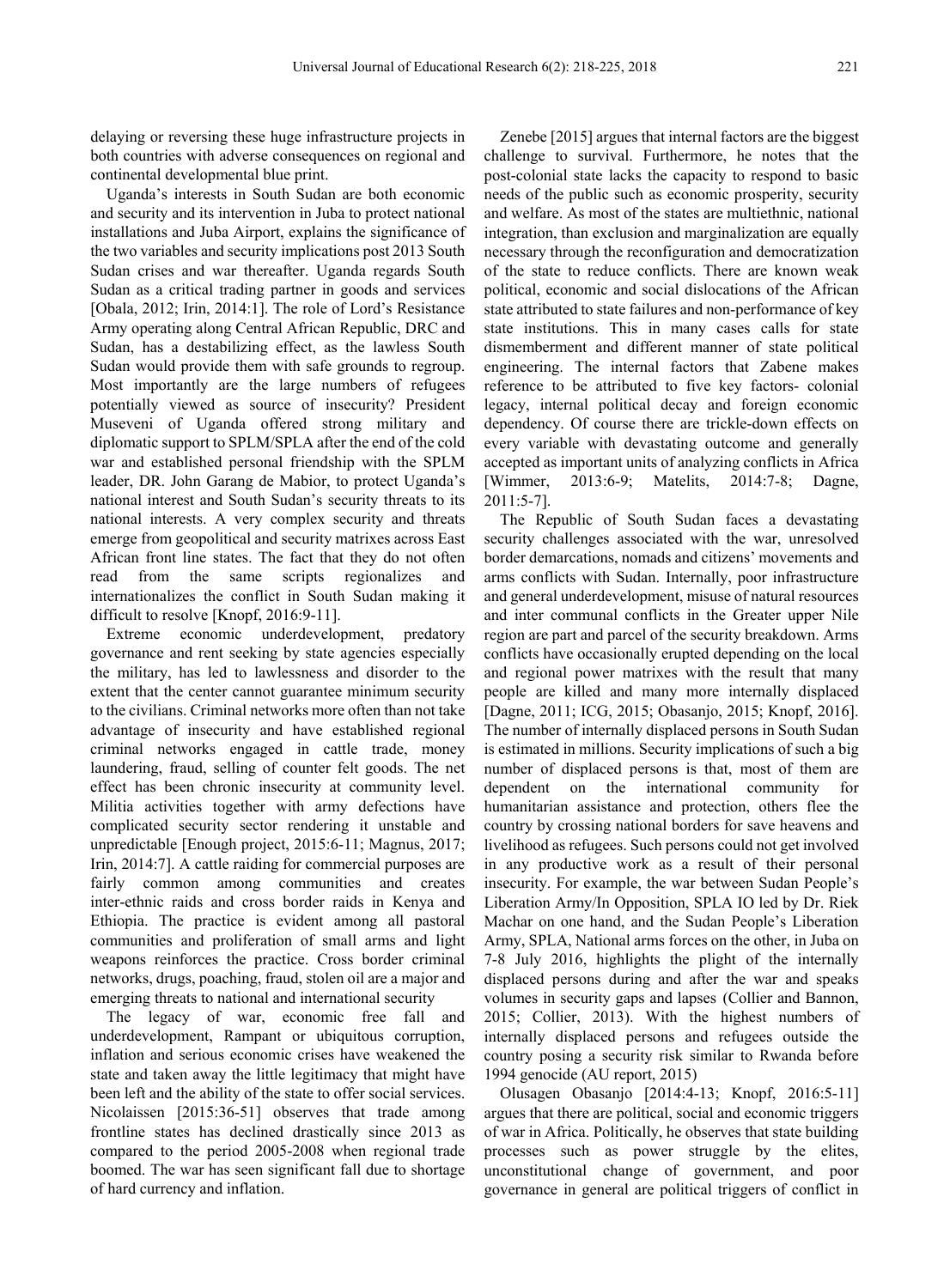Africa. Economically, unequal distribution of resources, corruption and struggle for control of ownership of natural resources not only trigger but also can sustain conflicts especially when the resources are on high demand in the international markets. Studies by Pierre Englebert on both the Democratic Republic of Congo and Congo Brazzaville in early 2000 established the link between economic drivers of war and politics [Englebert, 2003:52-61]. Similar observations can be made of South Sudan and natural resources as noted earlier. Socially, the post independent state, South Sudan included, lacks capacity for diversity management. This is further compounded by high social inequalities and marginalization along ethnic and religious lines. Other factors considered, as possible causes of conflicts in Africa are alienation and consequent disillusionment of the youth; foreign interference in political transitions. Herbst and Mills (2015:11-16) classify them into three categories as peace and security, democracy and governance, and economic growth and development. Paul Collier [2015:16-21] however thinks that there are only two emerging security threats in Africa namely Radical Islam and natural resources discoveries. What is important and clear in the case of South Sudan is the extent to which natural resources and oil fuel conflict and regionalized insecurity. In fact the Dinka and Nuer has no conflict of their own, so to speak, but only lured into the ongoing war as a result of power struggle among the elites in the SPLM leadership.

The political, social and economic factors are intertwined and collectively define the nature of the emerging security threats in East Africa. The identity politics and ethnic manipulation in South Sudan has witnessed inter-communal conflicts across the country. The military and political elites have exploited such social cleavages to increase their power and bargain for their upward political mobility as they struggle for political power and influence.

The political factors especially the manner in which the state is configured and can manage ethnic diversity and address the social challenges associated with state and nation building is key determinant in laying a solid foundation that can hold South Sudan together. The lessons from the evolution of the Sudan People's Liberation Movement from 1983-2005 suggests that the SPLA was a fighting organization that placed emphasis on the military than political outcomes of the war [De Waal, 2014:11-16]. Thus, it did not have a theory of national liberation of post liberation reconstruction agenda. The task of nation building is primarily a political one and not entirely military. South Sudan is a geographical territory without glue that can hold the now evolving nation state together. The political art of statecraft in South Sudan require fundamental restructuring of the state, economy and society with aim of creating social and political glue that can hold the country together. The task of doing that falls on the SPLM to undertake the necessary yet painful

reforms and transformation capable of sustaining both state and nation building. The political transformation agenda is the primary and most fundamental security tool, which others gravitate to.

Since December 2013, civil war in South Sudan erupted afresh due to power struggle within the SPLM sparking violence in Juba and other part of South Sudan along ethnic lines. United Nations, USA, European Union and African Union diplomacy forced a ceasefire and subsequent return of Machar to Juba in April 2016. Fresh war between Kiir and Machar forces in Juba erupted again in July 2016 leading to defacto collapse of the peace agreement and the disintegration of the transitional government of National Unity. Just like the persistent conflicts since 1991, killings and civil war in South Sudan is politically motivated and according to African Union Commission of inquiry report in 2013, crimes against humanity were committed "pursuant to or furtherance of state policy"(AU report, 2015:13). The assumption here is that central to emerging security challenge is a political challenge that pits two principals in South Sudan war, President Salva Kiir and former vice president Riek Machar. A political problem calls for a political solution that has evaded South Sudan for decades. What is clear is that the political strife and rifts between the two principals has created sustained civil war to date. The war has caused unchecked violence, humanitarian catastrophe, social displacement and economic collapse.

While addressing high level security conference in Ethiopia in 2016, Kofi Annan, a former United Nations Secretary and top diplomat, in his speech noted that rebel groups operate within ungoverned spaces or impoverished parts of weak states in Africa where security agencies or militias abuse civilians. He noted three variables central to peace and security in Africa-inclusive development, respect for rule of law and human rights. His emphasis on the political dimensions of the conflicts was illuminating. He noted that the biggest political challenge was about acquisition and use of power and creating jobs for the youth. South Sudan has all the hall marks that Kofi Annan was describing and caused insecurity both within and without (Annan, 2016:4-9).

The external factors respond to the dynamics of the state and how it is perceived as either strong or a weak state. The west has always rallied the world to occupy ungoverned spaces that are regarded as avenues for terrorists. In South Sudan, the external pull factors are attributed to the resources and ungoverned spaces that attract transnational non-state actors and state actors alike. This has created political tensions and security challenges in South Sudan and among the front line neighbors. The obsession with stability and control of natural resources in ungoverned spaces has created a plethora of security challenges that cuts across the region and beyond. In other cases, it has compromised peoples quest for democracy and democratization processes in Africa. The status quo is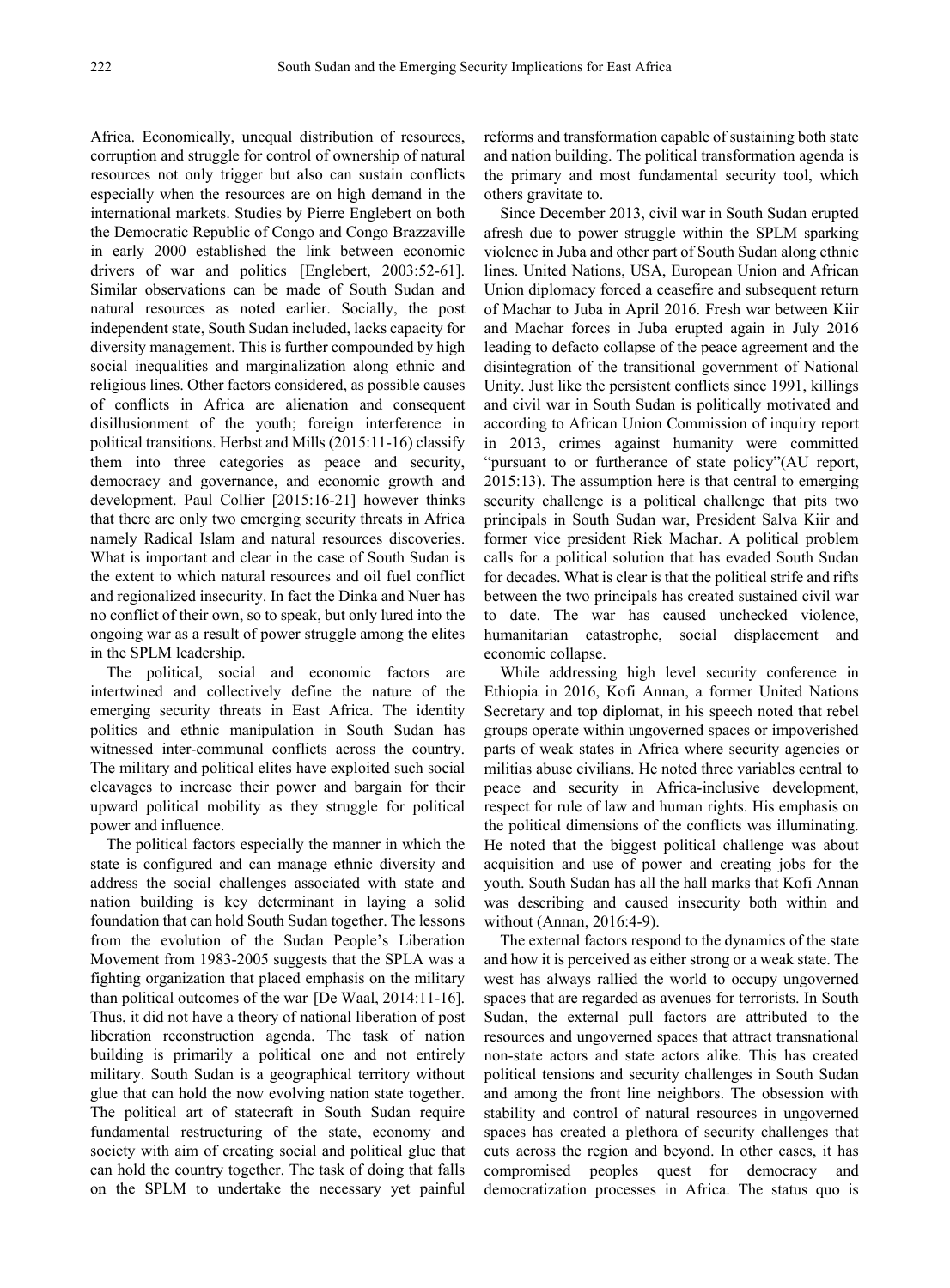preferred conditionally and this betrays people's hopes and aspirations leading to civil wars and state failure as the case in South Sudan.

South Sudan is viewed as a buffer zone against Sudan regime in Khartoum and its neighbors in the South. Commercial interests and security factors converge to make the security factor a regional one with both gains and losses socialized within the region but with unequal measure. Thus from the introduction, we note the importance of the Copenhagen school of security as adequate in explaining the emerging security threats in South Sudan and their impact on her neighbors.

The domestic attributes of the war have regional and international dimensions are noted earlier. The regional implications of security vary depending on the national interests of the front line states and the availability of natural resources at strategic locations. Geo-political considerations and interests of the global players together with other pull and push factors shape the emerging security dimensions in South Sudan. Regional rivalries and power struggles are some of the emerging security threats as countries influence the war in South Sudan in favor of their national interests. The role of Uganda, Kenya, Ethiopia and Sudan in determining the political transition in South Sudan should be viewed against the background of the emerging security threats. The following section focuses on how the emerging threats could be addressed to ensure sustainable peace and security in East Africa.

## **2. Addressing Emerging Security Threats in South Sudan**

One of the biggest challenges facing the post-colonial state in Africa is creating a viable, strong and sustainable state in Africa and this is the basic challenge facing south Sudan at the moment. The fact that the challenges are not unique to South Sudan rather are part of Africa's state evolutionary challenges suggest a Copenhagen security school approach towards finding a lasting solution as earlier noted in the introduction. Firstly, security challenges in South Sudan are intertwined with those of its neighbors hence a regional security solution is appropriate. Secondly, the security challenges emanating from within South Sudan can be addressed through the involvement of the international development agencies such as the East African community, African Union and the United Nations, among other international actors. Furthermore, the ongoing war in South Sudan is as a result of the Sudan People's Liberation Movements inability to resolve the social and national question associated with the colonial legacy and emerging neoliberal globalization [Magnus, 2017:6]. The end of the cold war brought about other dimension to the liberation of South Sudan that were overlooked within the movement or assumed. Thus, the manner in which the struggle was conducted and the political settlement reached

introduced new challenges of both state and nation building that require international support and accelerated intervention.

The role of Uganda in resolving the ongoing war warrants reexamination. Uganda has historically influenced the manner in which SPLA/M has evolved and conducted the armed struggle in South Sudan together with post-independence reconstruction phase. The international community needs to appreciate that the reforms sought from within cannot be successfully undertaken without similar reforms in Uganda [Mamdani, 2016:6-21]. That is to say that the political destiny of South Sudan is linked to that of National Resistance Movement in Uganda. The same observations could be made of the role front line states played in determining the political direction of the front line states in Southern Africa. In particular the recognition that liberation movements do not hand over power to non-liberation agencies or political after years of waging armed struggle. The solution to South Sudan political crises laid within the SPLM hence the need to initiate reforms from within.

The most serious challenge outside direct security parameters is economic. Other than building a petroleum economy, the South Sudan government has to build a national economy from the scratch together with supportive institutional infrastructure. Such challenges require a comprehensive master plan that goes beyond occasional resources mobilization. The challenge is to diversify the economy and create a self-sustaining structure especially in the non-oil sectors. The government needs to invest more in agriculture, infrastructure and health through public sector in the short and medium term to socialize public gains and win the hearts and minds of the people as one way of reaping the dividends of peace.

The government, with the support of the international community needs to support the government of South Sudan to create and sustain public institutions of accountability to undertake fundamental economic reforms that would make the state more efficient and effective in the delivery of public goods and services. Such measures include retrenchments and training, currency stabilization, security sector reforms and constitutional reforms to create a new social contract.

The World Bank [2011:1] survey on Africa concluded that about 40% joined rebel movements due to unemployment thus making youth unemployment a very significant security variable in Africa. South Sudan has higher levels of unemployed youths who liberally join rebel movements or militias and have been instrumental in armed conflicts and human rights violations across South Sudan. The inclusion and training of youth in vocational skills such as masonry, construction, mechanics, information and communication technology, agriculture and animal husbandry among other vocational skills would be important in disengaging them from the war economy. In other words, more resources need to deploy towards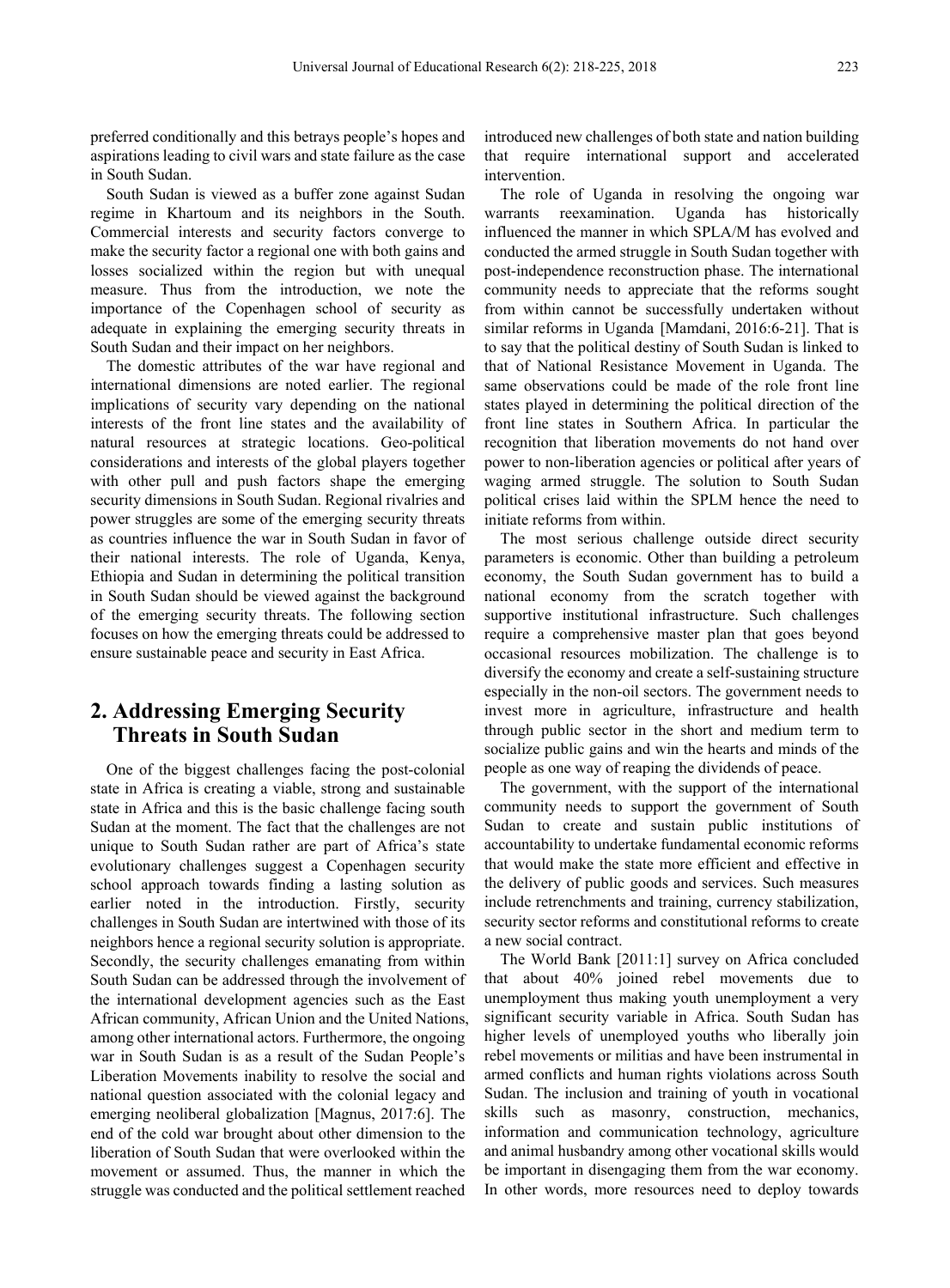youth empowerment and development.

African economies as Kofi Anan [2016:2-6] observed had recorded substantial growth over the last 15 years while extreme poverty has fallen by 40% since 1990. However, such growth was not driven by productive sectors of the economy but narrowly driven by construction, manufacturing, finance and telecoms. This excludes crucial sectors such as agriculture. Furthermore, the role of the state in the economy and in directing development is largely overlooked in favor of the weak private sector. In South Sudan, the role of the state in the economy needs to be strengthened and diversified.

Democracy and good governance is a prerequisite for development and political stability in South Sudan. As we have noted, security is essentially a contested and value laden concept dependent on who uses the term and for what purpose. The causes of insecurity and emerging threats are caused and attributed to the nature of the state and its evolution. A neopatrimonial South Sudan has excluded most of its citizens in politics and economy hence resentment and war. An all-inclusive state that satisfactorily answers the social and national question would significantly inspire people's hopes and aspirations for a better South Sudan [Magnus, 2017:5-16]. A political solution that takes into consideration contending and competing interests within and without would be durable.

The emerging security threats are intertwined with those of the front line states hence important to equally tackle transnational threats prevalent within the region. Joint security measures related to security of the people need to be undertaken to secure people's confidence in the state security agencies now perceived as partisan or corrupt and in service of regions strong men. Security agencies are seen as personalized and repressive towards realizing political goals as opposed to national good across the region. The multiple tasks require the intervention of the west, the United Nations, European Union and African Union and regional agencies to be sustainable.

## **3. Conclusions**

The essay noted the changed security challenges have their genesis in the manner, which the SPLM/A was formed and undertook, armed national liberation since 1983. Furthermore, we have noted that SPLM failed to secure legitimacy in pre and post independent period due to its failure to resolve the social and national question leading to persistent conflicts, wars, underdevelopment and ultimately state collapse. The external factors have not resolved the emerging security challenges but further factionalized the domestic environment. The cumulative effect has been securitization of all aspects of society and cycle of insecurity in South Sudan. The paper observes the centrality of political and the cause and solution to the serious and multiple emerging security threats in South

Sudan.

## **REFERENCES**

- [1] African Union Commission of inquiry report in December 2015, Addis Ababa.
- [2] Bereketeab, R (2014) post liberation state building in South Sudan: potentials and challenges in Journal of Foreign Affairs vol. 1 no 1 pages 25-60.
- [3] Buzan, B. (2007). *People, states and fear*: an agenda for international security studies.
- [4] Barry, B. & others (1998). *Security: a new framework for analysis*, Lynne Rienner.
- [5] Collier, P (2013), Equity in extractives, Africa progress report.
- [6] Collier, P and Bannon, I (2015) natural resources and violent conflicts: options and actions, World Bank.
- [7] De Waal, A (2014) When Kleptocracy becomes insolvent: Brute causes of the civil war in South Sudan in African Affairs, Volume 113, issue 452
- [8] De Waal, A (2014) a political market place: Analyzing political entrepreneurs and political bargaining with a business lens, World Peace Foundation, October 17
- [9] Dagne, T. (2011) *the republic of South Sudan: opportunities and challenges for Africa's newest country*, Congressional research service, July 1, 2011.
- [10] Herbst, J. & Greg, M. (2015). *Emerging risks and opportunities in Sub Saharan Africa in PRISM*, Vol 5 no 2.
- [11] Irin(2014) Regional interests in South Sudan, March 19.
- [12] Fanny, N; Tove H. S.; & Oystein, R. (2015) *South Sudan Uganda relations*, ACCORD paper.
- [13] International Crises Group, (2015). Sudan and South Sudan merging conflicts report no 223, Africa, July 27, 2015.
- [14] Mamdani, M (2016) who is to blame in South Sudan, Boston Review
- [15] Metelits, C. (2014). *Security threats in Africa*: Critical perspectives, Rowman and Littlefield Publishers.
- [16] Magnus, T. & Nils, P. G. (2017). *Resources, the Environment and conflict in Eds* Myriam Dunn Cavelty & Thierry Balzacq, Routledge Hand book of security studies, second edition, Routledge, New York.
- [17] Muriithi, J W (2014) effects of South Sudan instability on Kenyas economy and human security: a case study of Nairobi and Turkana counties, Master of Arts thesis, IDHIS, University of Nairobi.
- [18] Wimmer, A. (2013). *States of war: how the nation state made modern conflict, Foreign Affairs*, November.
- [19] Enough Project (2015). Weapons of mass corruption: How corruption in South Sudan military undermines the world's